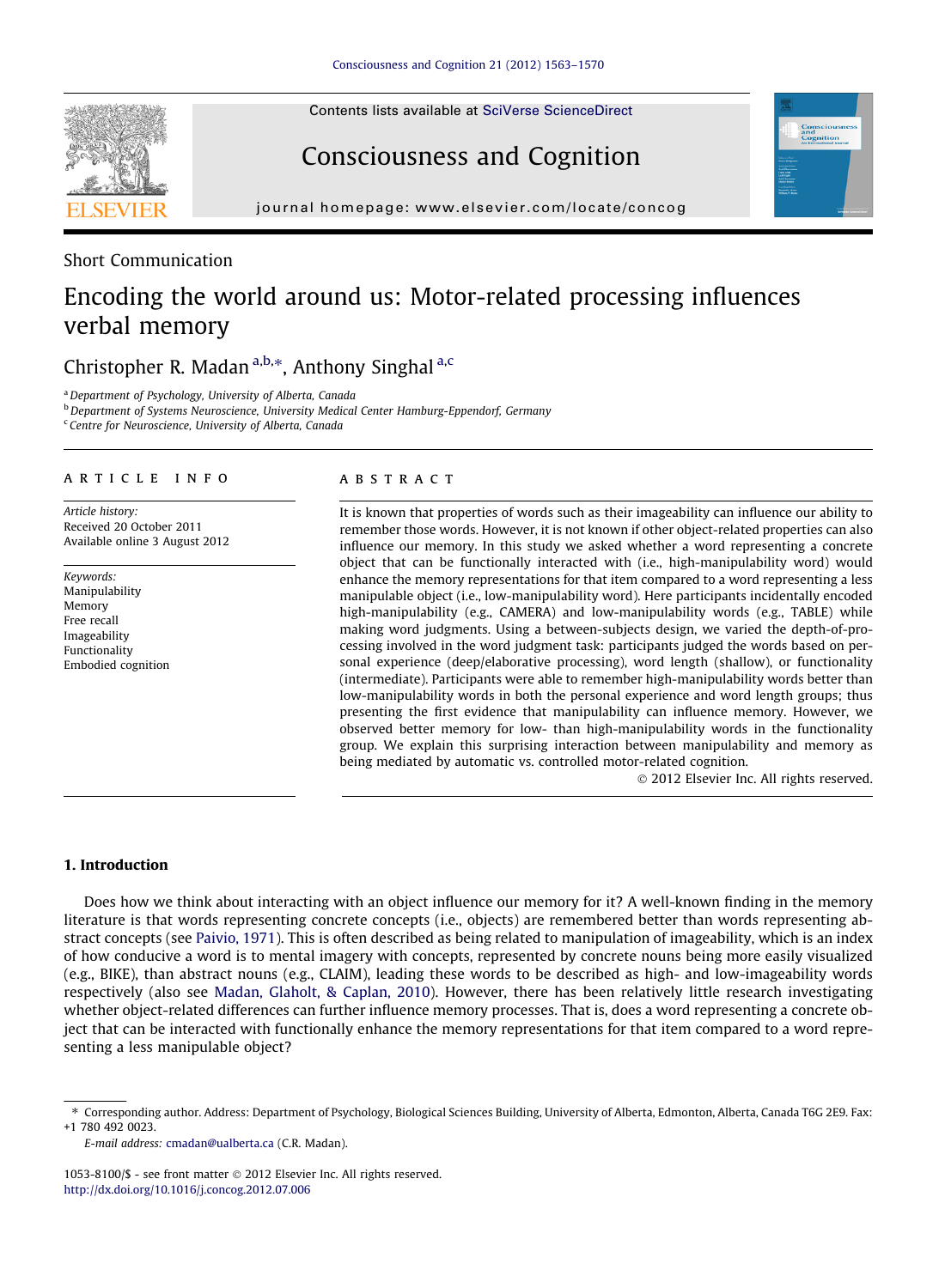Recent neuroimaging research has found that words representing objects that can be functionally manipulated, such as a tool or instrument, involve more activation of motor-related brain regions than words that represent objects that are limited to basic volumetric manipulations, such as a piece of furniture or an appliance. ([Rueschenmeyer, van Rooij, Lindemann, Wil](#page-7-0)[lems, & Bekkering, 2010;](#page-7-0) also see [Just, Cherkassky, Aryal, & Mitchell, 2010\)](#page-7-0). For example, SPOON and CAMERA are words that represent functionally manipulable objects, since these objects are tools that can be readily manually interacted with for specific functional purposes. In contrast, SIGN and TABLE are examples of objects that are volumetrically manipulable, since they represent objects that can be manipulated, but not as a requirement of their function. In other words, a SPOON is mainly functional when it is specifically manipulated, but the main function of a TABLE does not require any manipulation. Critically, in neuroimaging studies participants were typically not asked to directly consider whether an object was manipulable or possessed motor-related properties. Rather, participants used strategies of a linguistic nature, and the results still showed more activation of motor-related brain regions for tool-words [\(Madan & Singhal, 2012; Pulvermüller, 2005; Zwaan & Taylor,](#page-7-0) [2006](#page-7-0)). Thus, one implication of this work is that there may be motor-related representations of certain words that are automatic in nature.

For the purposes of this paper, we will refer to words representing functionally manipulable objects, such as tools, as highmanipulability words, and words representing volumetrically manipulable objects, such as non-tools, as low-manipulability words. The main reason for this is to further distinguish between basic word imageability and other word property manipulations typically used in the memory literature.

To explain the effects of imageability on memory, [Paivio \(1971, 1986, 2007\)](#page-7-0) proposed dual-coding theory. This theory suggests that abstract words can only be represented in a verbal 'code' in the brain, while concrete words can be represented both as a verbal and imaginal codes. Specifically, by being able to store concrete words in two distinct forms, concrete words can be remembered better than abstract words. This theory has been supported by neuroimaging results demonstrating that abstract words primarily lead to neural activation in the left hemisphere, whereas processing of concrete involves both hemispheres—as predicted by Paivio [\(Binder, Westbury, McKiernan, Possing, & Medler, 2005;](#page-6-0) also see [Wang, Condor, Blitzer, & Shinkareva, 2010\)](#page-7-0). Building on this theory, [Engelkamp and Zimmer \(1984\)](#page-7-0) suggest the existence of a third code related to motor representations of words. Support for this comes from studies showing differential memory performance for concrete nouns compared to action verbs (e.g., nouns: BOOK, ROSE; verbs: PULL, STIR). However, one potential problem with these findings is that the noun–verb manipulation is confounded with the use of visual- and motor-related stimuli (see Madan & Singhal, 2012, for a more detailed discussion). However, the findings of recent neuroimaging studies suggest that it is possible to differentially evoke motor-related processing through the use of nouns alone (e.g., [Rueschenmeyer et al., 2010](#page-7-0)), as described in the example above with SPOON, CAMERA, SIGN, and TABLE.

In the present study, we predicted that even though both high- and low-manipulability words are associated with both verbal and imaginal representations, the high-manipulability words would evoke stronger motor representations than low-manipulability words, and thus will be remembered better. Furthermore, in our study we adopted a depthof-processing design ([Craik & Lockhart, 1972,](#page-7-0) also see [Lockhart & Craik, 1990](#page-7-0)). In this type of design, participants incidentally encode words and the extent to which participants encode the words is manipulated. The key assumption with this approach is that a greater depth of processing implies that semantic and cognitive analyses of the stimuli are performed to a greater degree (i.e., there is a continuum ranging from superficial to elaborative processing). This presumably leads to an increase in the amount of effort involved in the encoding process. Thus, in addition to investigating the influence of manipulability on memory, we also sought to test if the depth of processing of the words would affect any observable manipulability-on-memory effects. For example, it is possible that manipulability would only influence memory performance if the words are processed deeply at a semantic level, but not if they are processed in a relatively superficial manner. On the other hand, it is also possible that these effects will only be present in situations where the words are not processed very deeply, as deep and elaborative processing may take precedence over processes related to the potential effects of manipulability on memory. Nevertheless, we also predicted that a greater depth-of-processing will lead to better memory performance.

In the current study, participants were presented with a series of high- and low-manipulability words and were asked to judge the words based on one of three measures, in a between-subject design. Words were judged either as: (a) representing objects they have seen in the last three days (personal experience group), (b) representing manipulable objects (functionality group), or (c) having either an odd or even number of letters (word length group). We reasoned that participants in the personal experience group would process the words most deeply since they had to access the meaning of the word, imagine the object that the word represents, as well as reflect on their own experiences and autobiographical memories with the object. We also reasoned that participants in the word length group likely processed the words at a more superficial level, and did not necessarily have to access the meaning of the word. However, participants in the functionality group likely had to process the meaning of the word, imagine the corresponding object, and consider how easily they could functionally manipulate the object. Compared to the personal experience and word length groups, the functionality instruction served as an intermediate level-of-processing (also see [Table 1](#page-2-0)). These word judgment tasks served as our incidental encoding task (see Appendix for exact instructions) and were followed by a lexical decision task as a test of implicit memory, as well as a free recall task as a test of explicit memory.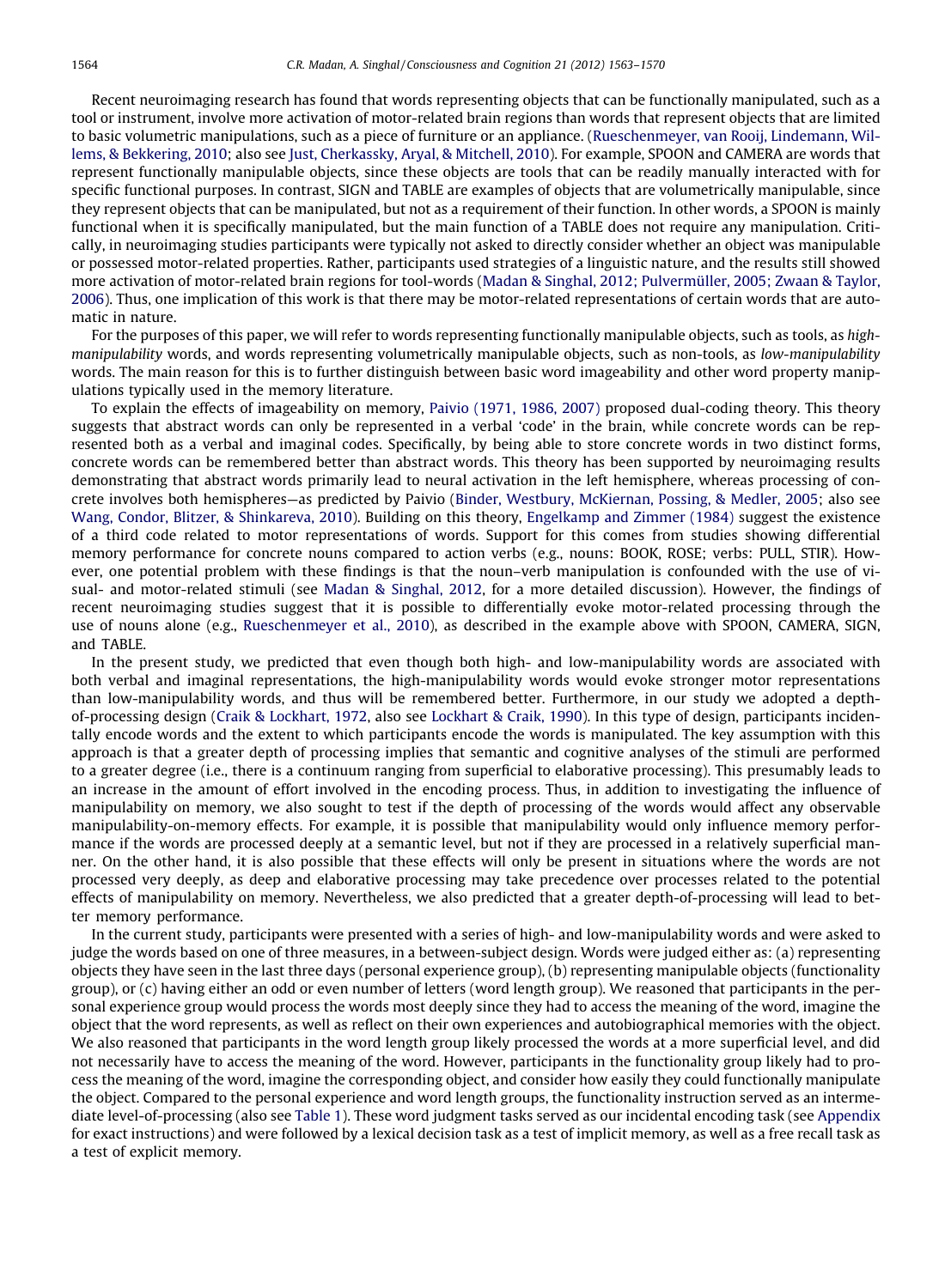<span id="page-2-0"></span>

|--|

Summary of experimental design and results.

| Participant group                                                                | Personal experience                                                                 | Functionality                                                                                | Word length                                                       |
|----------------------------------------------------------------------------------|-------------------------------------------------------------------------------------|----------------------------------------------------------------------------------------------|-------------------------------------------------------------------|
| Experimental design                                                              |                                                                                     |                                                                                              |                                                                   |
| Judgment instruction <sup>a</sup>                                                | Have you seen the object<br>represented by word within last<br>three days? (yes/no) | Is the object represented by word<br>functionally manipulable with your<br>hands? $(yes/no)$ | Does word have an odd or<br>even number of letters?<br>(odd/even) |
| Depth of processing                                                              | Deep                                                                                | Intermediate                                                                                 | Shallow                                                           |
| Results: word judgment<br>RT difference                                          | n.s.                                                                                | $+161$ ms                                                                                    | n.s.                                                              |
| Results: free recall<br>P(Recall) Mean (SD)<br>$P(Recall)$ NormDiff <sup>b</sup> | .249(.077)<br>$+208$                                                                | .176(.098)<br>$-.184$                                                                        | .092(.048)<br>$+363$                                              |
| Interpretation<br>Automaticity of motor processing                               | Automatic                                                                           | Intentional                                                                                  | Automatic                                                         |

<sup>a</sup> Paraphrased from instructions given to participants. See Appendix for exact instructions.

 $^{\rm b}$  NormDiff (normalized difference) is calculated as: (High – Low)/[.5 (High+Low)]. Positive values indicate more high-manipulability words were recalled than for low-manipulability words; negative values indicate more low-manipulability words were recalled than high-manipulability words. (Also see [Fig. 1](#page-4-0)B.)

#### 2. Methods

#### 2.1. Participants

139 introductory psychology students (mean age ± sd = 19.3 ± 1.7; 96 female; 129 right-handed) at the University of Alberta participated for partial fulfillment of course credit. All participants were required to have learned English before the age of six and were required to be comfortable typing. Participants gave written informed consent prior to beginning the study, which was approved by a University of Alberta Research Ethics Board.

#### 2.2. Materials

Stimuli were sampled from two pools of object nouns: high-manipulability and low-manipulability. Each pool contained 80 English words, ranging between three and ten letters in length (inclusive). Both pools were matched on word length, imageability, concreteness, familiarity, and number of syllables, using the MRC Psycholinguistic database ([Wilson, 1988](#page-7-0)). Classifications of high- and low-manipulability were obtained from six different sources ([Arévalo, Perani, Cappa, Butler,](#page-6-0) [Bates, & Dronkers, 2007; Buxbaum & Saffran, 2002; Just et al., 2010; Kellenbach, Brett, & Patterson, 2003; Magnié, Besson,](#page-6-0) [Poncet, & Dolisi, 2003; Rueschenmeyer et al., 2010](#page-6-0)).

#### 2.3. Procedure

Participants were randomly assigned to one of three groups based on the word judgement task instructions: personal experience ( $n = 45$ ), functionality ( $n = 47$ ), and word length ( $n = 47$ ).

The experiment consisted of three sequential tasks: word judgement, lexical decision, and free recall. Participants were not informed about the subsequent task until the current task was completed.

#### 2.3.1. Word judgement

In all three groups, participants were presented with 80 words (40 high-manipulability and 40 low-manipulability). Words were presented in the centre of the computer screen for 3000 ms per word (regardless of judgement response time), followed by a 500 ms blank inter-stimulus interval. Presentation order was randomized. All stimuli were presented in a white "Courier New" font, which ensured fixed letter width, on a black background.

In the personal experience group, participants were asked to rate the 80 words as either objects they have or have not seen within the past three days by pressing the 'Z' or 'M' key, respectively.

In the functionality group, participants were presented with instructions explaining the concept of manipulability. Participants were then asked to rate the 80 words as either high- or low-manipulability by pressing the 'Z' or 'M' key, respectively.

In the word length group, participants were asked to rate the 80 words as having either on even or odd number of letters by pressing the 'Z' or 'M' key, respectively.

See Appendix for the exact judgment instructions.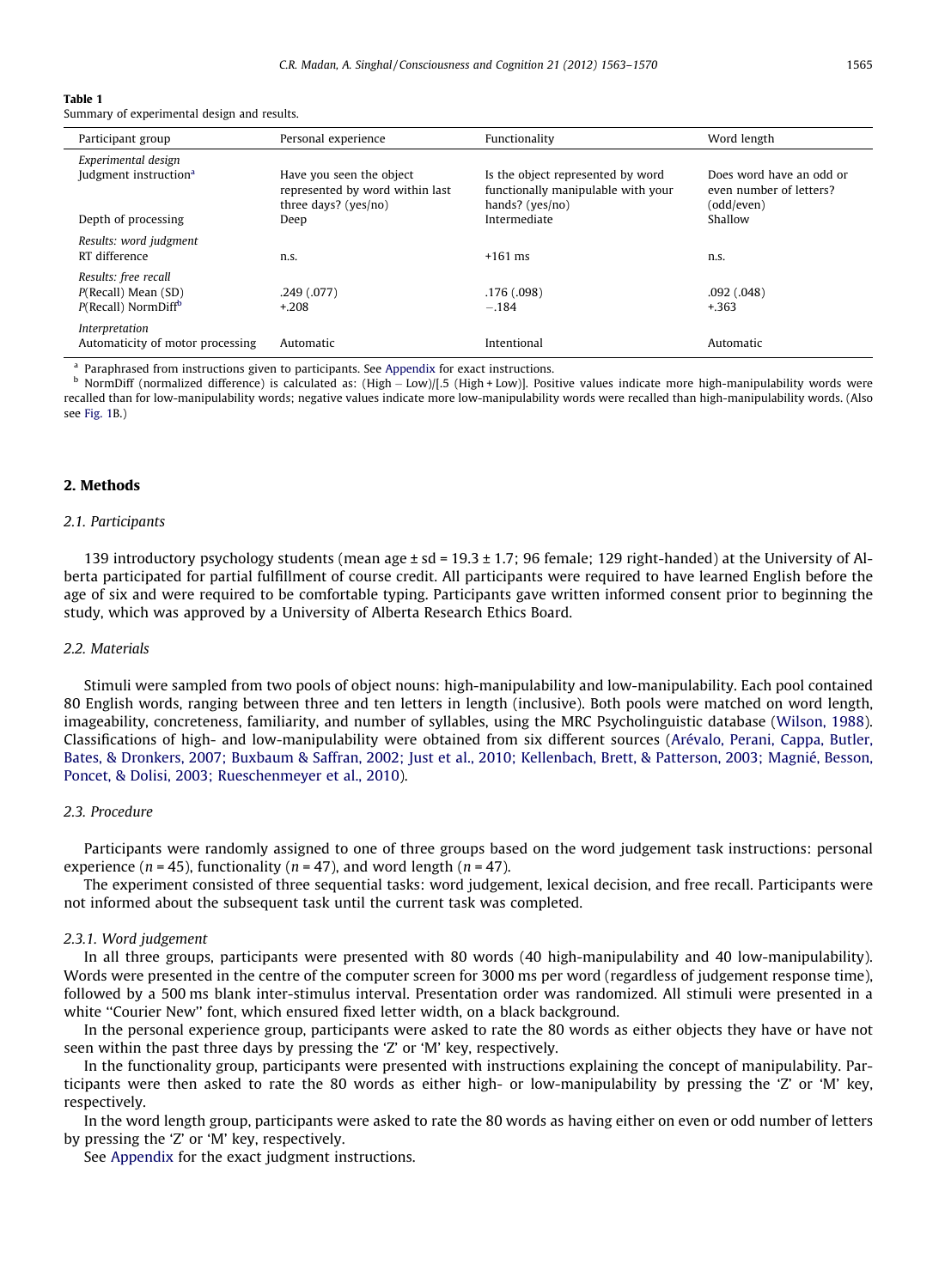# 2.3.2. Lexical decision

80 additional words (40 high-manipulability and 40 low-manipulability), selected from the same pools as the judged words, were included as 'new' words. Participants were then asked to judge the lexical status of 320 items: 80 'old' words (from the previous encoding task), 80 new words and 160 non-words. The participant pressed either 'M' on the computer keyboard to indicate that the item was a word, or 'Z' to indicate that the item was a non-word. A fixation cross ('+') was presented for 500 ms to separate each decision prompt. After every 50 decisions, participants were given the option to take a brief break.

The 320 items were preceded by an additional 8 items (four words/four non-words). These 8 items were presented prior to the 320 items to attenuate a possible recency effect over the last words from the preceding encoding phase. These four words were not presented in the encoding phase and performance on these 8 items was not included in the analyses. Another 8 items followed the 320 items to attenuate possible recency effects in the subsequent free recall phase.

#### 2.3.3. Free recall

Participants were given 5 min to recall all of the words they could remember from the task. After each response, a blank screen was presented for 500 ms. Misspellings or variants of the correct word were scored as incorrect responses. Extraexperimental intrusions and repetitions of correct responses were ignored.

#### 3. Data analysis

Effects are considered significant based on an alpha level of 0.05. For response time analyses, only correct responses were analyzed. As response time distributions are not normally distributed, all response times were log-transformed prior to statistical comparisons. In the lexical decision phase, only responses made between 200 ms and the individual participant's mean plus three standard deviations were included in the analysis.

#### 4. Results

#### 4.1. Word judgment

Across all participants, every of the 160 words in the study was rated an average of 22 times (min = 19; max = 26). In the personal experience group, participants reported seeing the objects represented by the high- and low-manipulability words equally often within the past three days  $[t(158) = 1.42]$ .

In the word length group, there was no difference in accuracy between high- and low-manipulability words  $[t(158) = 0.96]$ .

In the functionality group, participants rated the high-manipulability words as higher manipulability than the lowmanipulability words  $[t(158) = 12.65, p < .001]$ . Importantly, this result confirms that our two word pools indeed differed in manipulability. As a crosscheck, we tested the correlation between participants' manipulability ratings with our own discrete categories of high- and low-manipulability and found a strong correlation between the two measures  $[r(159) = .71]$ ,  $p$  < .001]. Nonetheless, further analyses of manipulability are based on a median-split from participant ratings, rather than our initial categorization, to maximize statistical power and measurement validity.

Additionally, log-transformed judgement response times were analyzed in a 3 (GROUP: personal experience, functionality, word length)  $\times$  2 (MANIPULABILITY: high, low) repeated-measures ANOVA. There was no significant main effect of GROUP. In other words, all judgments took an equal amount of time. MANIPULABILITY was a significant main effect, where high-manipulability words were judged faster than low-manipulability words  $[F(1,136) = 19.68, p < .001]$ . A significant interaction of GROUP  $\times$  MANIPULABILITY was also observed [F(2,135) = 20.95, p < .001], where participants were significantly slower to judge the high-manipulability words than the low-manipulability words in the functionality group ( $M_{\text{diff}}$  = 161 ms; also see [Table 1](#page-2-0)). No significant difference was found between response times in the personal experience and word length groups.

#### 4.2. Lexical decision

Two participants performed less than 70% accuracy on the lexical decision task and were excluded from analyses on this task. Log-transformed lexical decision response times were analyzed in a 3 (GROUP: personal experience, functionality, word length)  $\times$  2 (MANIPULABILITY: high, low)  $\times$  2 (WORD TYPE: old, new) mixed repeated-measures ANOVA. In the Word Type factor, words judged during encoding were designated as 'old'; words first presented during lexical decision were designated as 'new'. The main effect of WORD TYPE was a significant, with old words being identified as words faster than new words  $[F(1,134) = 70.93, p < .001]$ . No other significant effects were found. Response times for old words, collapsing across GROUP, were 643 ms and 629 ms for high- and low-manipulability words, respectively. For new words, lexical decision response times were 660 ms and 663 ms, respectively, for high- and low-manipulability words.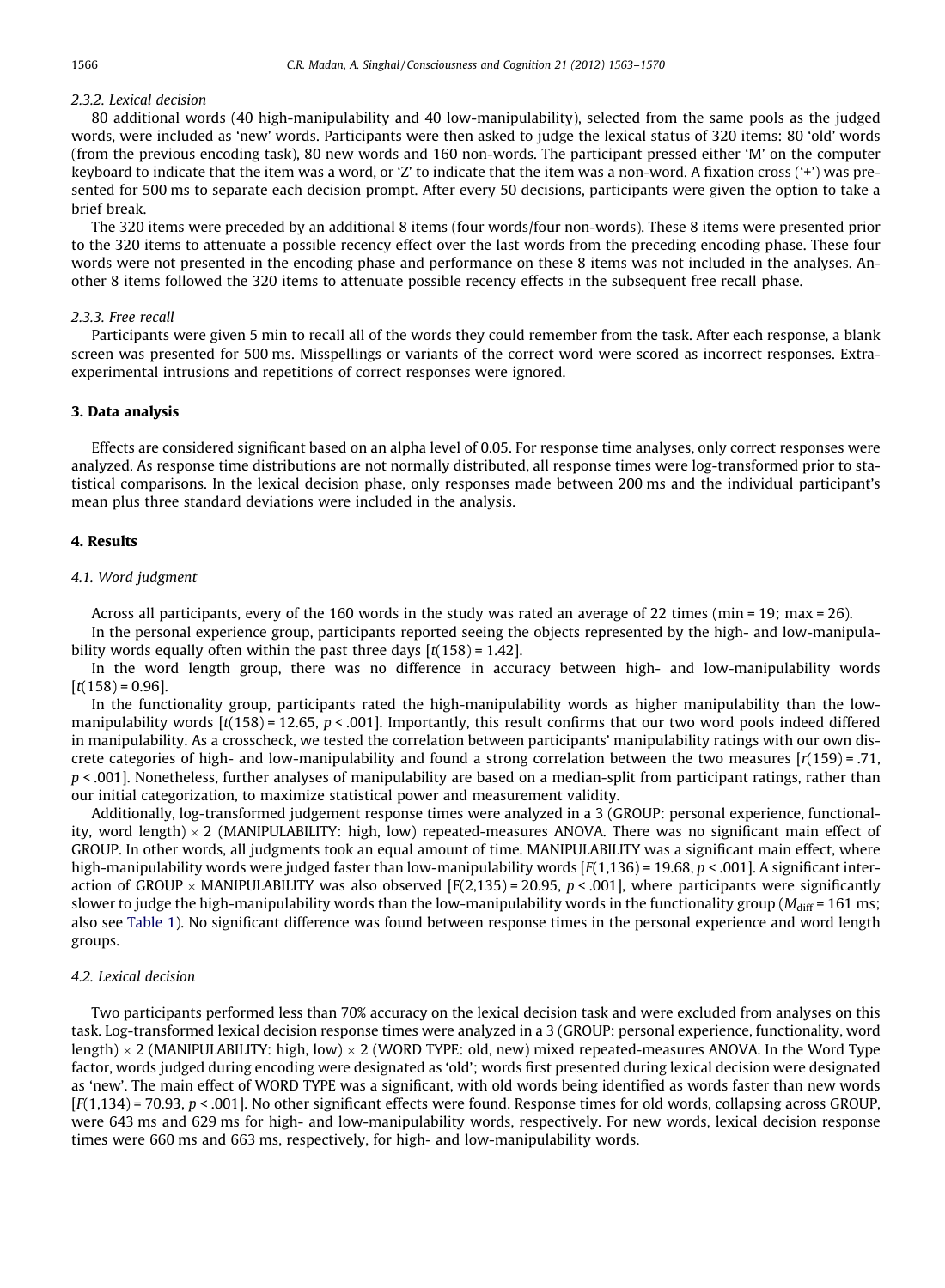# <span id="page-4-0"></span>4.3. Free recall

Proportion of words in each word type were analyzed in a 3 (GROUP: personal experience, functionality, word length)  $\times$  2 (MANIPULABILITY: high, low)  $\times$  2 (WORD TYPE: old, new) mixed repeated-measures ANOVA.

The main effect of GROUP was significant  $[F(2,136) = 27.09, p < .001]$  (see Fig. 1A). Post hoc t-tests indicated that participants in the functionality and personal experience groups recalled more words in total than participants in the word length group [both p's < .001]. Participants in the personal experience group recalled more words in total than participants in the functionality group  $[p < .01]$ .

The main effect of WORD TYPE was also found to be significant main, with participants recalled more old words than new words  $[F(1,136) = 300.02, p < .001]$ . MANIPULABILITY was also a significant main effect, with more high-manipulability words were recalled than low-manipulability words  $[F(1,136) = 15.90, p < .001]$ . The interaction of WORD TYPE  $\times$  MANIPU-LABILITY was also significant  $[F(2,136) = 28.80, p < .001]$ . This was further qualified by a significant interaction of GROUP  $\times$  MANIPULABILITY  $\times$  WORD TYPE [F(2,136) = 4.20, p < .05]. Post hoc pairwise comparisons found that in the functionality group, more low-manipulability words were recalled than high-manipulability words, for old words  $[p < .01]$ , but that there was no significant difference in recall for high- and low-manipulability new words  $[p \ge 1]$ . For the personal experience, more high-manipulability words recalled than low-manipulability words, for both old and new words [both p's < .001]. For the word length group, more high-manipulability words recalled than low-manipulability words for the



Fig. 1. Free recall performance for each group. (A) Proportion of high- and low-manipulability words recalled relative to total number of presented words. (B) Difference in number of recalled high- and low-manipulability words, divided by the average number of recalled words (normalized difference, also see [Table 1\)](#page-2-0). If participants recalled more high-manipulability words than low-manipulability words, their proportion of responses that were highmanipulability would be significantly greater than zero. Only data for words first presented during the word judgment task (old words) is shown. Error bars are 95% confidence intervals, corrected for inter-individual differences.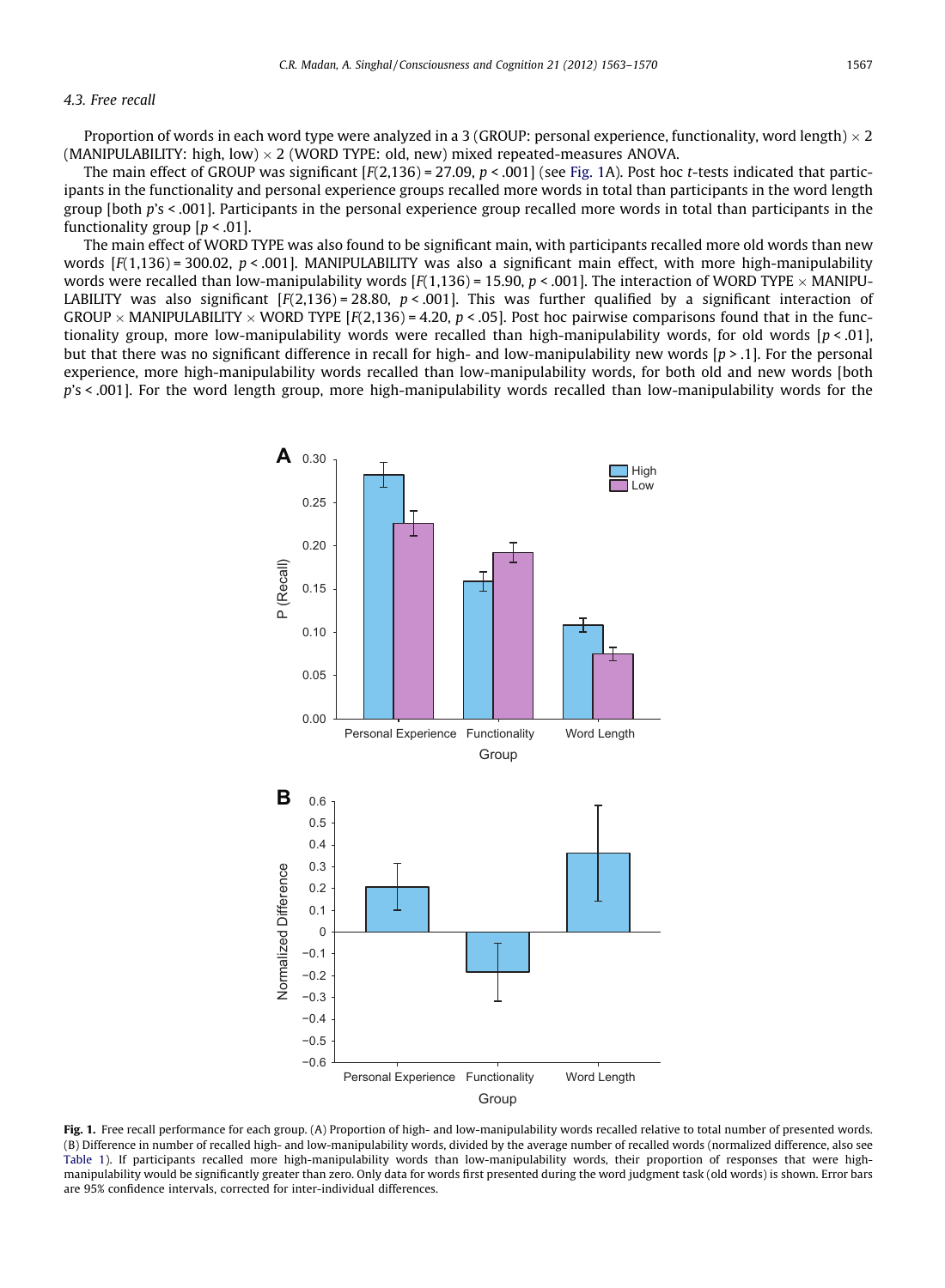old words  $[p < .001]$ , but found no significant difference in recalled new words due to manipulability  $[p > .1]$ . [Fig. 1](#page-4-0)B illustrates this difference in recall rates for high- and low-manipulability words, relative to the average recall rate, for each group; also see [Table 1](#page-2-0).

After accounting for spelling errors and other non-word responses, the proportion of extra-experimental intrusions was extremely low, e.g., less than 1%.

#### 5. Discussion

In the present study we sought to investigate whether the manipulability level of words combined with the depth of processing of those words would influence memory performance. We found evidence that participants were able to remember high-manipulability words better than low-manipulability words in both the personal experience and word length groups. To our knowledge, this is the first evidence that manipulability can be used as a word property to influence memory performance. We also observed a strong depth-of-processing effect, where participants who processed words elaborately and to a greater extent during encoding (i.e., the word judgment task) were able to remember more words than those who only had to process words in a relatively superficially manner.

With regards to the interaction between the effects of manipulability (within-subject) and depth of processing (betweensubject), we found a surprising result where the superior memory performance effect for high-manipulability words found in the personal experience and word length groups was reversed in the functionality group. That is, we observed better memory for low-manipulability words when the encoding task involved judging whether the words were manipulable or not. To disentangle the cause of this reversed effect we will first discuss the reasons why memory was enhanced for high-manipulability words in the personal experience and word length groups, and provide an interpretation to explain why memory for low-manipulability words was able to exceed that of high-manipulability words in the functionality group.

Numerous neuroimaging studies have shown that processing words and images representing high-manipulability items evoke greater neural activation in motor-related regions of the brain than the processing of low-manipulability items ([Chao](#page-7-0) [& Martin, 2000; Just et al., 2010; Martin, Wiggs, Ungerleider, & Haxby, 1996; Rueschenmeyer et al., 2010; Saccuman, Cappa,](#page-7-0) [Bates, Arévalo, Della Rosa, Danna, & Perani, 2006](#page-7-0)). To explain these findings, it has been proposed that in order to comprehend the meaning of high-manipulability words and images they must be processed semantically, which automatically activates neural representations of the respective object as well as its function [\(Buccino, Sato, Cattaneo, Rodà, & Riggio, 2009;](#page-7-0) [Handy, Grafton, Shroff, Ketay, & Gazzaniga, 2003; Pulvemüller, 2001, 2005](#page-7-0); also see Gibson's theory of affordances, [Gibson,](#page-7-0) [1977, 1979](#page-7-0)) through imagery-based processes (see Madan & Singhal, 2012, for a review). Here we present the first evidence that one's ability to remember an object-word can also be influenced by the object's ease of manipulability. We suggest that this is primarily due to a basic increase in motor-related processes that influence memory operations. However, this memory enhancement effect was only observed for two of our encoding tasks. The third task requiring participants to encode the words with a strategy designed to more directly activate motor-related imagery was associated with an opposite effect – enhanced memory performance for the low-manipulability items.

We argue that it is unlikely that the reversed effect found in the functionality group could be driven merely by the influence of the depth-of-processing. Instead, we provide a post hoc interpretation of this interaction, suggesting that it is more likely driven by differences in automatic cognitive processes that are fundamental to memory operations when there are motor-imagery requirements during encoding.

In our study, participants in the personal experience and word length groups were not required to directly attend to the motor-related properties of the words they were presented with. We argue here that the differences we observed in memory performance associated with the motor-related properties of the stimuli likely occurred automatically. That is, motor representations were activated by the stimuli themselves without conscious awareness of the words. In contrast, participants in the functionality group were required to directly attend to the motor-related properties of the presented words since they were instructed to decide if the represented object could be functionally interacted with or not. Thus, in this case participants were required to consciously process the motor-related properties of each word in a top-down fashion (also see [Bargh,](#page-6-0) [1984; Hasher & Zacks, 1979\)](#page-6-0). Since the low-manipulability words represented objects that were less prototypical members of the category of ''manipulable objects'', it stands to reason that the participants may have allocated more of their attentional resources to those stimuli during encoding because they could not as easily imagine interacting with them in the first place. Moreover, this effect superseded the basic automatic memory enhancing effect associated with high-manipulability stimuli that we observed in the other two conditions. Automaticity in cognition has been described as lying along a continuum that spans from purely-automatic to purely-controlled processes, with a mid-point involving processes described as ''goal-directed automaticity'' [\(Bargh, 1996, 1997; Bargh & Chartrand, 1999\)](#page-6-0). It has been further argued that a memory-based link in automaticity may occur at such a mid-point of goal direction during automatic processing and this link involves minimal cognitive control [\(Dijksterhuis & Bargh, 2001\)](#page-7-0). Thus, data from our functionality group may show evidence of a link between controlled memory processes and more automatic perceptual processes that, when operating together, facilitate memory performance for the low-manipulability objects, over that for high-manipulability objects, because controlled processes during encoding are more involved compared to the other two encoding conditions.

Additionally, when making the functionality judgment, low-manipulability words may have been more atypical and conceptually incongruent, leading participants to be significantly slower to respond to the low- than high-manipulability words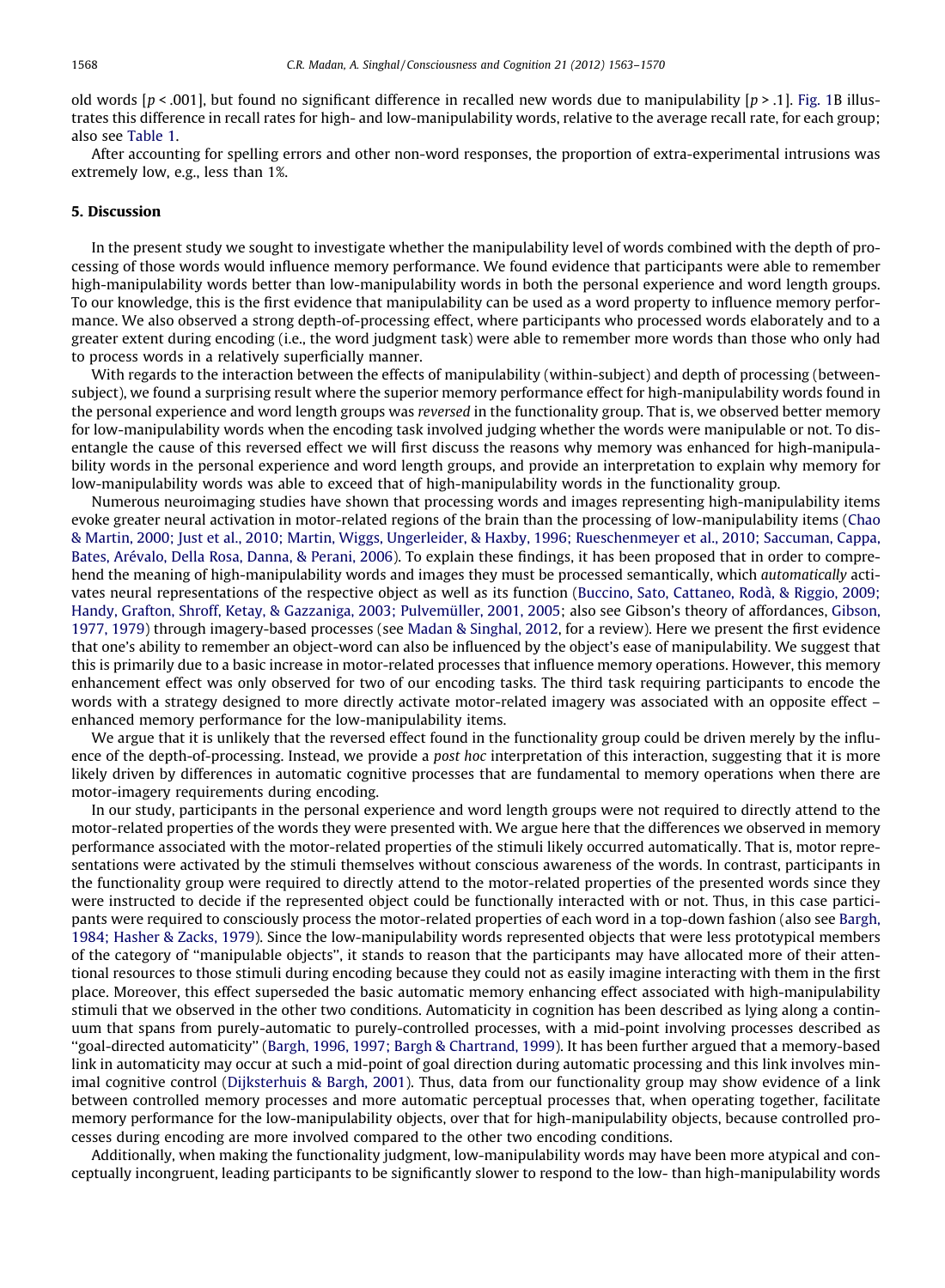<span id="page-6-0"></span>in the word judgment task, likely because they found the low-manipulability words more difficult to judge. Previous research has shown that reading motor-related phrases that are less typical led to increased neural activation ([van Elk, van](#page-7-0) [Schie, Zwaan, & Bekkering, 2010](#page-7-0)) and that, more generally, semantic incongruence can enhance memory (e.g., [O'Brien &](#page-7-0) [Myers, 1985; Waddill & McDaniel, 1998\)](#page-7-0).

While previous studies have not investigated the influence of manipulability on memory, numerous fMRI studies have examined the effects of manipulability on the processing of word and image stimuli. Given the results of the current study, we would predict that greater neural activation in motor-related brain areas should be observed for high- than low-manipulability stimuli if participants do not need to directly attend to the motor-related properties of the stimuli. However, this effect should be reversed, with greater motor-related neural activation associated with low-manipulability stimuli when manipulability is deliberately processed. Several fMRI studies have indeed found that processing of high-manipulability stimuli (relative to low-manipulability stimuli) leads to greater activation of the primary motor and primary somatosensory cortices, as well as the inferior parietal lobule in the case of word stimuli ([Chao & Martin, 2000; Just et al., 2010; Rueschen](#page-7-0)[meyer et al., 2010; Saccuman et al., 2006](#page-7-0)). Critically, participants in these studies were given object naming (image stimuli: [Chao & Martin, 2000; Saccuman et al., 2006](#page-7-0)), lexical decision (word stimuli: [Rueschenmeyer et al., 2010\)](#page-7-0), or elaborative semantic processing (word stimuli: [Just et al., 2010](#page-7-0)) tasks. In all of these tasks, participants were not required to deliberately process the motor-related properties of the stimuli. Thus, the effects of manipulability in these studies may have been driven by the automatic activation of brain regions due to manipulability (see also [Pulvemüller, 2001, 2005\)](#page-7-0). In contrast, [Kellenbach](#page-7-0) [et al. \(2003\)](#page-7-0) asked participants to make judgments regarding the functionality of objects and found that both high- and lowmanipulability stimuli activated regions that are considered to be part of an extended tool network. Based on our own findings, we propose that the task used by [Kellenbach et al. \(2003\)](#page-7-0) likely involved more deliberate processing of the stimuli's motor-related properties, and thus led to significant neural activation for both high- and low-manipulability stimuli.

To summarize, our study is unique in that is shows two distinct effects of words that have varied ''manipulability-representations'' of objects. When participants deeply or shallowly encode the words, their memory was better for the highmanipulability stimuli. We suggest that these effects are the result of automatic processing of motor-related representations that predominantly occur outside of awareness. However, when participants were required to encode the stimuli with attention to the functional properties of the object-words, we found that the automatic motor-processing was overridden by more controlled processes resulting from a basic incongruency that was present when the stimuli themselves were less obviously manipulable. We suggest that our data represent an important interaction between automatic and controlled processes that subserve basic memory performance.

#### Acknowledgments

We would like to acknowledge Yvonne Chen for insightful discussions. This research was partly funded by a Discovery grant from the National Science and Engineering Research Council of Canada held by AS.

#### Appendix A. Judgment instructions

#### A.1. Personal experience

Your task will be to judge whether these words represent objects that you remember seeing within the past three days.

#### A.2. Functionality

Your task will be to judge whether these words represent objects that you can manipulate with your hands. In other words, consider if the object is something you can interact with functionally, such as a screwdriver or a computer keyboard.

#### A.3. Word length

Your task will be to judge whether these words have an even or odd number of letters.

#### References

Arévalo, A., Perani, D., Cappa, S. F., Butler, A., Bates, E., & Dronkers, N. (2007). Action and object processing in aphasia: From nouns and verbs to the effect of manipulability. Brain and Language, 100, 79–94.

Bargh, J. A., & Chartrand, T. L. (1999). The unbearable automaticity of being. American Psychologist, 54, 462–479.

Bargh, J. A. (1996). Automaticity in social psychology. In E. T. Higgins & A. W. Kruglanski (Eds.), Social psychology: Handbook of basic principles (pp. 169–183). New York: Guilford Press.

Binder, J. R., Westbury, C. F., McKiernan, K. A., Possing, E. T., & Medler, D. A. (2005). Distinct brain systems for processing concrete and abstract concepts. Journal of Cognitive Neuroscience, 17, 905–917.

Bargh, J. A. (1984). Automatic and conscious processing of social information. In R. S. Wyer, Jr. & T. K. Srull (Eds.). Handbook of social cognition (Vol. 3, pp. 1–43). Hillsdale, NJ: Lawrence Erlbaum Associates.

Bargh, J. A. (1997). The automaticity of everyday life. In R. S. Wyer, Jr. (Ed.). The automaticity of everyday life: Advances in social cognition (Vol. 10, pp. 1-61). Mahwah, NJ: Lawrence Erlbaum Associates.